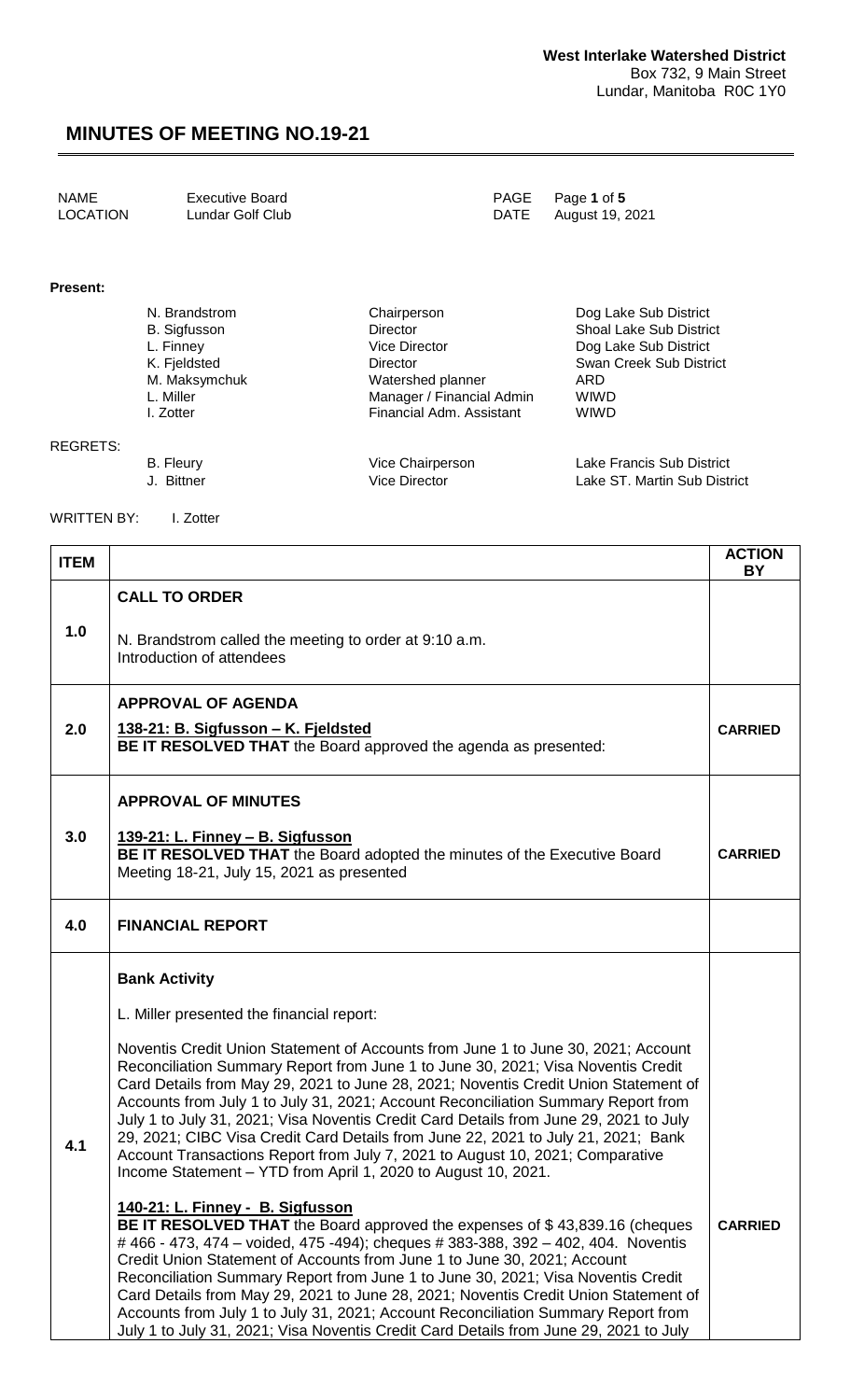| <b>NAME</b><br><b>LOCATION</b> | <b>Executive Board</b><br>Lundar Golf Club                                                                                                                                                                                                                                                                                                                                                                                                                                                                                                                                                                                  | PAGE<br>DATE | Page 2 of 5<br>August 19, 2021 |  |
|--------------------------------|-----------------------------------------------------------------------------------------------------------------------------------------------------------------------------------------------------------------------------------------------------------------------------------------------------------------------------------------------------------------------------------------------------------------------------------------------------------------------------------------------------------------------------------------------------------------------------------------------------------------------------|--------------|--------------------------------|--|
|                                | 29, 2021; CIBC Visa Credit Card Details from June 22, 2021 to July 21, 2021; Bank<br>Account Transactions Report from July 7, 2021 to August 10, 2021; Comparative<br>Income Statement - YTD from April 1, 2020 to August 10, 2021.                                                                                                                                                                                                                                                                                                                                                                                         |              |                                |  |
| 5.0                            | <b>SUB DISTRICT RECOMMENDATIONS</b><br>All Member Meeting tentatively scheduled for September 9, 2021 at 7:00 p.m. at<br><b>Lundar Legion</b><br>Nomination for the MAW Awards and information pertaining to MAW Convention will<br>be addressed at All Member Meeting.<br>Staff to contact all RMs to inquire if they would like to receive an update from the<br>WIWD, and to schedule dates and time for delegations.                                                                                                                                                                                                    |              |                                |  |
| 6.0                            | <b>OLD BUSINESS</b>                                                                                                                                                                                                                                                                                                                                                                                                                                                                                                                                                                                                         |              |                                |  |
| 6.1                            | Integrated Watershed Management plan (IWMP)<br>No updates at this time. Staff to send an inquiry if Public Meetings can be scheduled<br>under new Health Order.                                                                                                                                                                                                                                                                                                                                                                                                                                                             |              |                                |  |
| 6.2                            | <b>Northwest Interlake IWMP</b><br>No updates at this time                                                                                                                                                                                                                                                                                                                                                                                                                                                                                                                                                                  |              |                                |  |
| 6.3                            | <b>Siglunes Project / Burnt Lake</b><br>Siglunes Project.<br>S. Greer, Head of Habitat Asset Management, Ducks Unlimited Canada (DUC) provided<br>an update on the project. DUC will re-engage in communication with Crown Lands to<br>inquire if their legal questions have been confirmed that DUC can proceed with the<br>requirements to rebuild the project in partnership with the WIWD.                                                                                                                                                                                                                              |              |                                |  |
| 6.4                            | <b>Policy</b><br><b>Tabled</b>                                                                                                                                                                                                                                                                                                                                                                                                                                                                                                                                                                                              |              |                                |  |
| 6.5                            | <b>Conservation Trust 2021</b><br>Sites were inspected, soil samples were collected and analyzed, and Agreements were<br>completed.                                                                                                                                                                                                                                                                                                                                                                                                                                                                                         |              |                                |  |
| 6.6                            | <b>GRowing Outcomes in Watershed (GROW)</b><br>Approved sites for the projects were inspected, Agreements were completed.<br>Suggestion was made to provide financial assistance at 50% for the watering system<br>until the second part of the project pertaining to dugout is completed.<br>Producer's own materials and supplies on hands, or the supplies purchased prior to<br>June 9, 2021 cannot be reimbursed by the GROW Trust funds. The Board discussed<br>the circumstances and decided to honor previously approved projects and to reimburse<br>producers for the supplies at approved rates from WIWD Funds. |              |                                |  |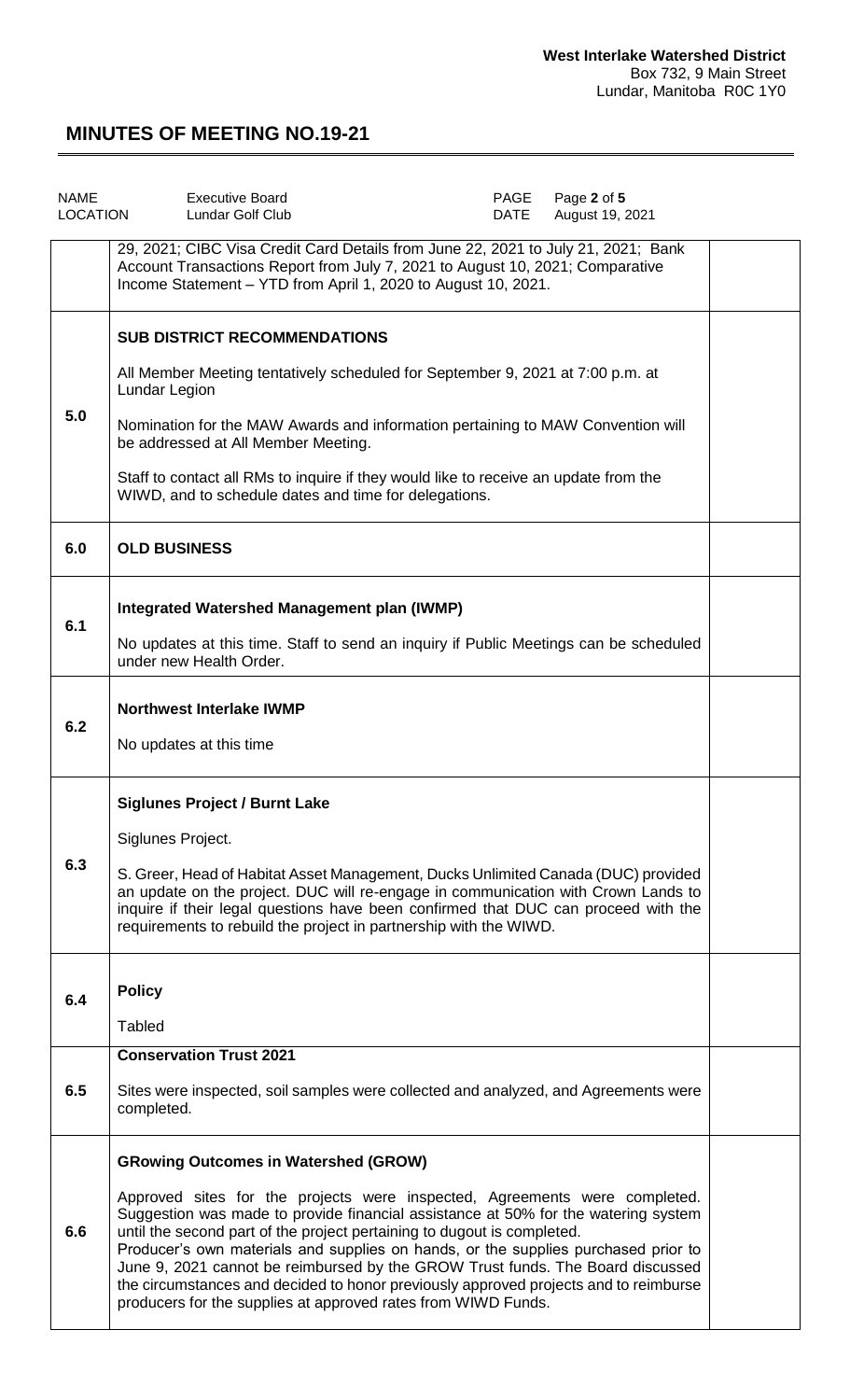| <b>NAME</b><br><b>LOCATION</b> | <b>Executive Board</b><br><b>Lundar Golf Club</b>                                                                                                                                                                                                                                                                                                                                                                                                                                            | PAGE<br>DATE | Page 3 of 5<br>August 19, 2021 |  |
|--------------------------------|----------------------------------------------------------------------------------------------------------------------------------------------------------------------------------------------------------------------------------------------------------------------------------------------------------------------------------------------------------------------------------------------------------------------------------------------------------------------------------------------|--------------|--------------------------------|--|
| 6.7                            | <b>Ag Action Program / EFP</b><br>The Riparian Area Restoration and Enhancement Projects approved by the Ag Action<br>Program for \$81,550.00 is in progress. The goal is to erect approximately 7 km of<br>riparian fencing and to install 3 alternative watering systems. One alternative watering<br>system and 2.2 km of riparian fencing at Burnt Lake location has been completed.<br>Two alternative watering systems at Hatchery Drain are installed, fencing is in the<br>progress. |              |                                |  |
| 6.8                            | <b>Winter Watering System Applications</b><br>One applicant completed the project, the system is missing some components.<br>Registered Letter was sent to the applicant informing that all components must be in<br>place before WIWD can issue the payment. Response has been received on August<br>18 <sup>th</sup> , 2021. The applicant has all intentions to complete the project by the due date,<br>which is the end of September 2021.                                              |              |                                |  |
| 6.9                            | 2021-2022 Budget<br>Final Budget 2021-2022 has been sent to the Province.<br>Final numbers will require adjustments, if the external funds from Relay Education<br>received for wage subsidy.                                                                                                                                                                                                                                                                                                |              |                                |  |
| 6.10                           | <b>Green Team and Canada Summer Job</b><br>The WIWD filled the position under Green Team funding at 70 hours per week.<br>Funds for Canada Summer Job funding received in full.                                                                                                                                                                                                                                                                                                              |              |                                |  |
| 6.11                           | <b>Employee Hours</b><br>The Board discussed manager's hours.<br>Previously the manager was granted permission to work ten (10) hour day, four (4)<br>days a week, and take Fridays off for personal matter.<br>The Board decided that Manager should be on site at the office five (5) days per<br>week.                                                                                                                                                                                    |              |                                |  |
| 6.12                           | Reporter<br>Interviews with local producers and participants of the WIWD Programs were set up<br>and completed with local reporters.                                                                                                                                                                                                                                                                                                                                                         |              |                                |  |
| 7.0                            | <b>NEW BUSINESS</b>                                                                                                                                                                                                                                                                                                                                                                                                                                                                          |              |                                |  |
| 7.1                            | <b>MAW Convention</b><br>Emails pertaining to MAW Convention was sent to all members. Rooms are reserved.<br>Registration is not completed at this time, staff is waiting for more responses.<br>Anyone who was registered and was unable to attend the Convention will have to<br>repay the cost of all applicable expenses to the WIWD.                                                                                                                                                    |              |                                |  |
| 7.2                            | <b>Tree Program</b>                                                                                                                                                                                                                                                                                                                                                                                                                                                                          |              |                                |  |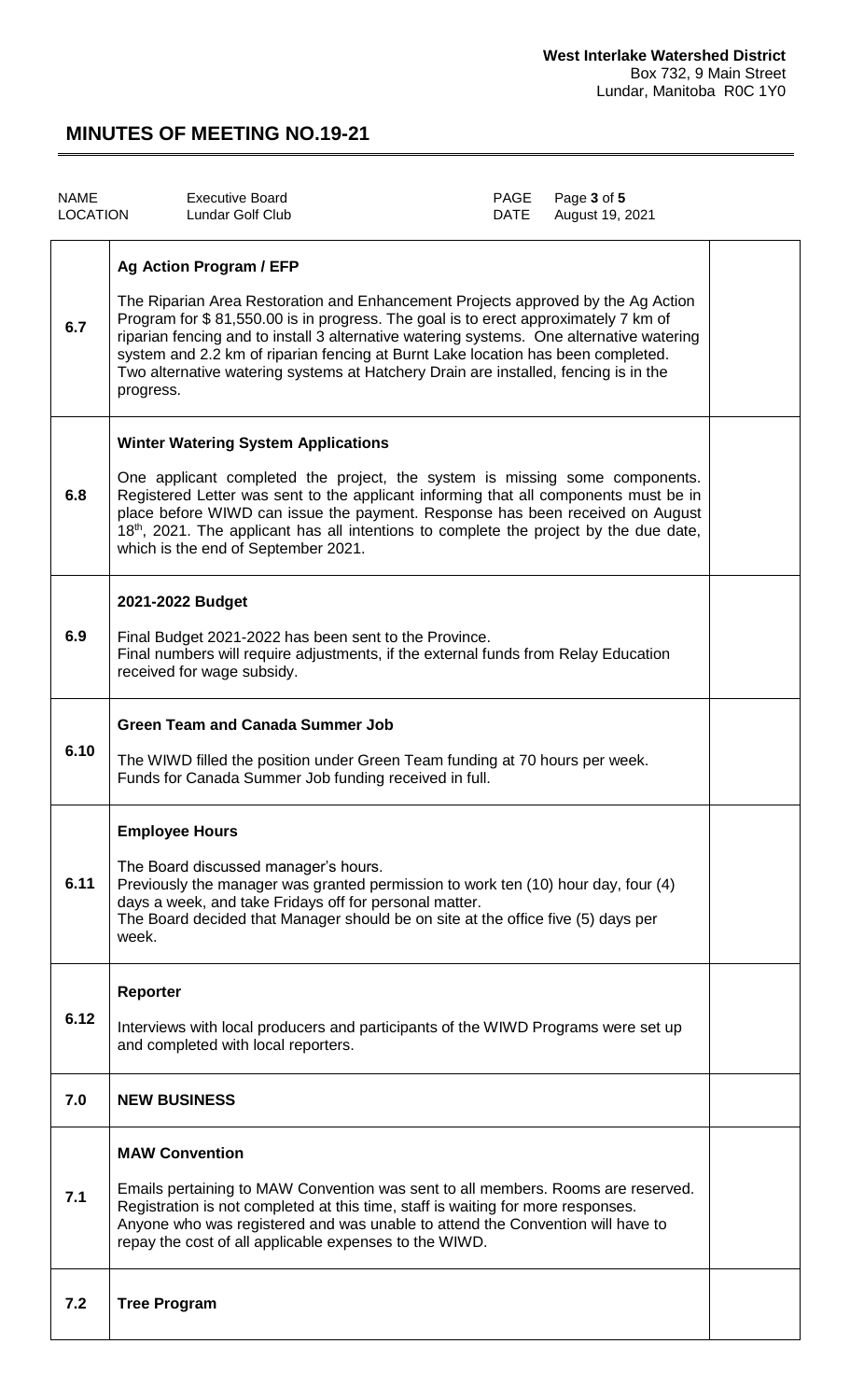| <b>NAME</b><br><b>LOCATION</b> | <b>Executive Board</b><br>Lundar Golf Club                                                                                                                                                                                                                                                                                        | PAGE<br><b>DATE</b> | Page 4 of 5<br>August 19, 2021 |                |
|--------------------------------|-----------------------------------------------------------------------------------------------------------------------------------------------------------------------------------------------------------------------------------------------------------------------------------------------------------------------------------|---------------------|--------------------------------|----------------|
|                                | The list of available tree seedlings and price list are finalized. Application is developed<br>and ready to be lunched.<br>The Board discussed the amount of financial assistance to the applicants for 2021-<br>2022.                                                                                                            |                     |                                |                |
|                                | 141-21: B. Sigfusson - L. Finney<br>BE IT RESOLVED THAT the Board approved financial assistance for the tree<br>seedlings at \$60.00 per order for 2021-2022.                                                                                                                                                                     |                     |                                | <b>CARRIED</b> |
|                                | <b>Manager's Salary</b>                                                                                                                                                                                                                                                                                                           |                     |                                |                |
| 7.3                            | Manager's contract is coming to the end as of September 18, 2021.<br>Manager requested not to extend the contract, but to accept the position as regular full<br>time employee with an annual increase in wage for 2021-2022 of 2%.                                                                                               |                     |                                |                |
|                                | 142-21: B. Sigfusson - L. Finney<br>BE IT RESOLVED THAT the Board approved to increase manager's salary for<br>2021-2022 by 2%.                                                                                                                                                                                                   |                     |                                | <b>CARRIED</b> |
|                                | <b>Farm Family Appreciation Day</b>                                                                                                                                                                                                                                                                                               |                     |                                |                |
| 7.4                            | RM of Grahamdale held a public event in Moosehorn: Farm Family Appreciation Day.<br>I. Zotter and N. Brandstrom attended the event, where information pertaining to<br>GROW Program and other district's programming were promoted through flyers and<br>personal interaction with residents.                                     |                     |                                |                |
|                                | <b>Flowing Well</b>                                                                                                                                                                                                                                                                                                               |                     |                                |                |
| 7.5                            | WIWD received an application to seal a flowing well. Collected quotes to seal a well<br>exceeded \$1000, the lowest quote was \$1500. The applicant is unable to cover the<br>remaining cost of \$500. The Board discussed the circumstances and decided that<br>there will be no increase on the financial assistance of \$1000. |                     |                                |                |
|                                | Covid-19                                                                                                                                                                                                                                                                                                                          |                     |                                |                |
| 7.6                            | New Public Health Order was announced on August 7, 2021. The Board discussed<br>New Health Order and decided that the office door to be unlocked, sign "masks are<br>recommended" to be displayed on the entry door, staff to wear a mask when greeting<br>visitors.                                                              |                     |                                |                |
| 8.0                            | <b>REPORTS</b>                                                                                                                                                                                                                                                                                                                    |                     |                                |                |
| 8.1                            | Chairperson<br>Brief verbal update                                                                                                                                                                                                                                                                                                |                     |                                |                |
| 8.2                            | <b>MAW Rep Report</b><br>Brief verbal update. Next Meeting will take place on August 26, 2021                                                                                                                                                                                                                                     |                     |                                |                |
| 8.3                            | <b>Manager Report</b><br>Brief verbal update. Manager requested one week of vacation. Request was accepted<br>by the Board.                                                                                                                                                                                                       |                     |                                |                |
| 8.4                            | <b>Watershed Planner Report</b><br>Provincial update is on file at the office.                                                                                                                                                                                                                                                    |                     |                                |                |